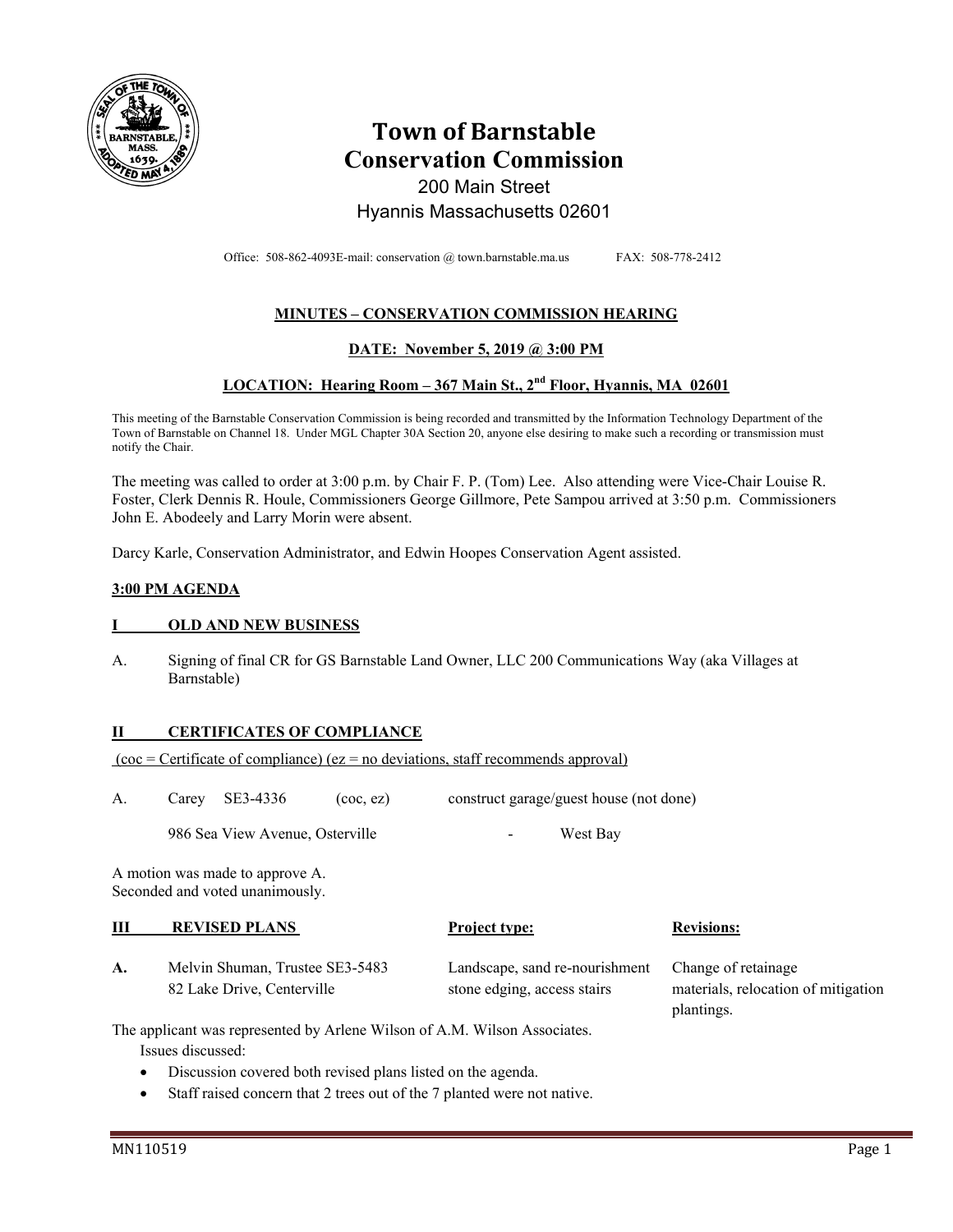- The new stone work paths installed were not permitted.
- Staff recommended that the buffer strip, required as mitigation under a special condition in SE3-5483 be planted.

A motion was made to approve the revised plan request subject to receipt of a further revision indicating the required mitigation buffer strip near the top of the stone wall. Seconded and voted unanimously.

| Melvin Shuman, Trustee SE3-5521 | Addition | Addition of stone paths. |
|---------------------------------|----------|--------------------------|
| 82 Lake Drive, Centerville      |          |                          |

The applicant was represented by Arlene Wilson of A.M. Wilson Associates.

A motion was made to approve the revised plan request subject to receipt of a further revision indicating the required mitigation buffer strip near the top of the stone wall as discussed in A above. Seconded and voted unanimously.

| BW Residential LLC SE3-5679   | Move foundation, porch addition Larger garage, change to wall |  |
|-------------------------------|---------------------------------------------------------------|--|
| 23 Atlantic Ave, Hyannis Port | covered deck, replace garage,                                 |  |
|                               | walls, stairs, boardwalk                                      |  |

The applicant was represented by John O'Dea of Sullivan Engineering and Consulting Inc.

A motion was made to approve the revised plan. Seconded and voted unanimously.

| James & Susan Whelan SE3-5307 | Remove invasive & non-       | Relocation of restoration |
|-------------------------------|------------------------------|---------------------------|
| 65 Ocean Ave, Hyannis Port    | invasive/dead & dying trees. | plantings.                |

The applicant was represented by John O'Dea of Sullivan Engineering and Consulting Inc. and Peter Hansen of Peter Hansen Design.

Issues discussed:

- Staff supports the Landscape Plan revision, but does request a further revision be submitted to clarify the areas the applicant is requesting to mow twice per year.
- Discussion on whether one or two year mow is better.
- This area did have an invasive issue.

A motion was made to approve the revised plan request subject to the receipt of a further revision with a note indicating areas to be mowed with a 2 x's a year mow for the first three years followed by 1 x a year mow thereafter. Seconded and voted unanimously.

E. Virginia & Ryan McCourt SE3-5578 Stabilize & repair seawall Install vinyl sheet pile into 206 Long Beach Rd, Centerville section of existing seawall.

The applicant was represented by Matthew Creighton of BSC Group.

A motion was made to approve the revised plan request. Seconded and voted unanimously.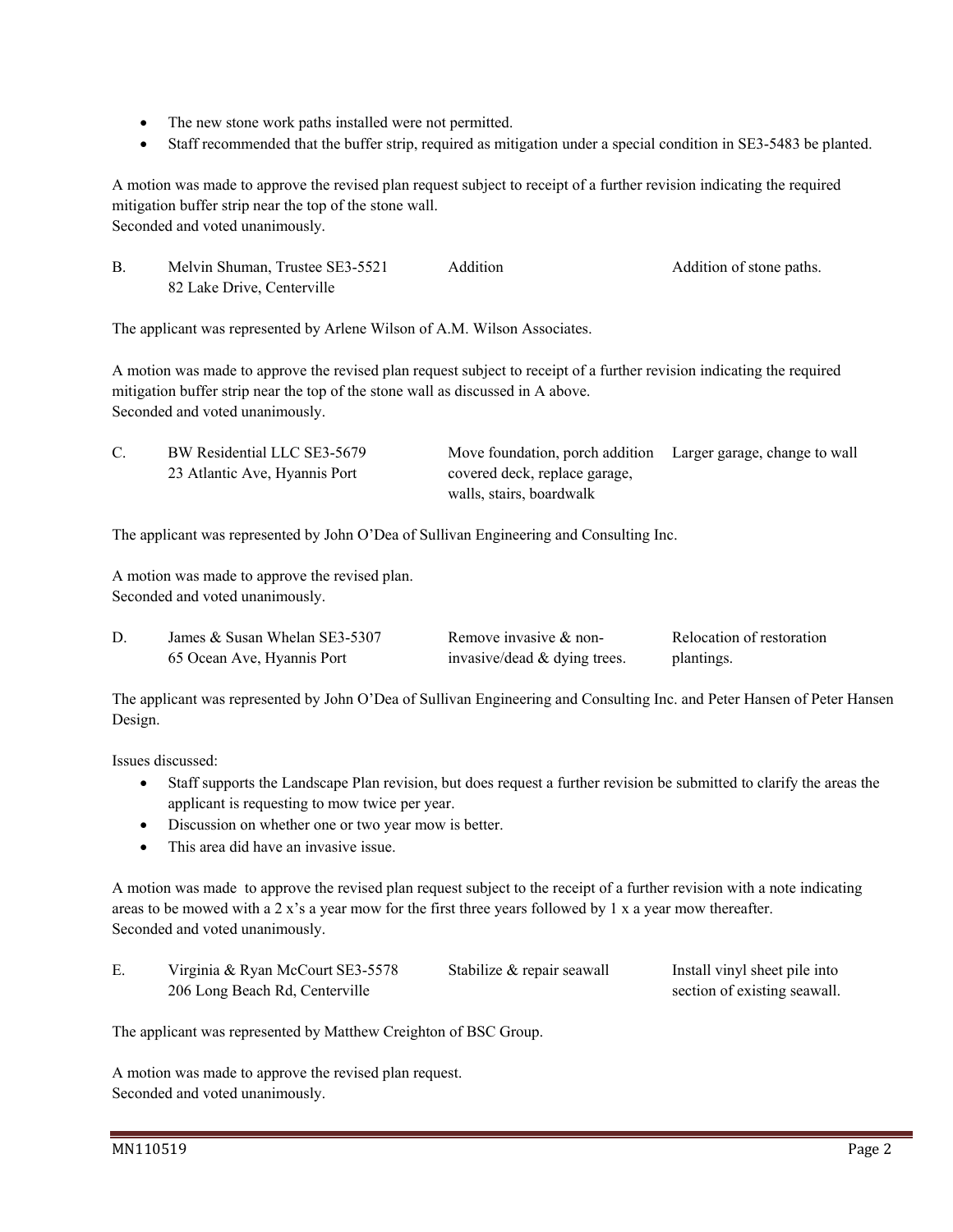| Thomas Fischer SE3-5267           | Raze & rebuild SFD | Alterations to the footprint of |
|-----------------------------------|--------------------|---------------------------------|
| 164 Annable Point Rd. Centerville |                    | SFD & accessory features.       |

The applicant was represented by Matthew Creighton of BSC Group.

Issues discussed:

 Staff mentioned the wrong address was listed in the body of revised plan request letter. A motion was made to approve the revised plan request. Seconded and voted unanimously.

| Barnstable Land Trust SE3-5703 | Construct boardwalks and | Connect boardwalks and add |
|--------------------------------|--------------------------|----------------------------|
| 1540 Main Street, Barnstable   | viewing platform.        | ramps at ends.             |

Kelly Barber, Land Stewardship Coordinator represented Barnstable Land Trust.

Issues discussed:

The revised plan represents the extensions required to improve conditions for public relief from walking in the mud.

Exhibit A: GIS Plan revised date of  $10/30/19$ .

| IV | <b>EXTENSION REQUESTS</b>                                      | <b>Project type:</b> | <b>Time Requested:</b> |
|----|----------------------------------------------------------------|----------------------|------------------------|
| A. | Peter & Maria Smail SE3-5420<br>339 Eel River Road, Osterville | Revetment            | 3 years                |
|    | A motion was made to approve the extension request.            |                      |                        |
|    | Seconded and voted unanimously.                                |                      |                        |

| Kevin Shea, K. Blake SE3-5428 | Addition to SFD, relocate       |         |
|-------------------------------|---------------------------------|---------|
| 19 Vine Avenue, Centerville   | front steps, remove concrete    | 3 years |
|                               | walls & stairs on coastal bank. |         |

The applicant was represented by Dan Ojala of Down Cape Engineering, Inc.

A motion was made to approve the extension request. Seconded and voted unanimously.

#### **V ENFORCEMENT ORDERS**

A. Ninety Bay View LLC. – 90 Bayview Rd., Barnstable – Map 319 Parcel 031 Alteration of wetland and 50' buffer by allowing erosion and drainage issues on property causing water and/or sediment to run into isolated wetland off-locus, site conditions not consistent with approved revised plan.

\*Pete Sampou arrived.

Exhibits

- A. Photos of site conditions on 10/28/2019
- B. Order of Conditions issued for BCC-195
- C. Building Inspectors report submitted by Ed Bowers, Building Inspector, Town of Barnstable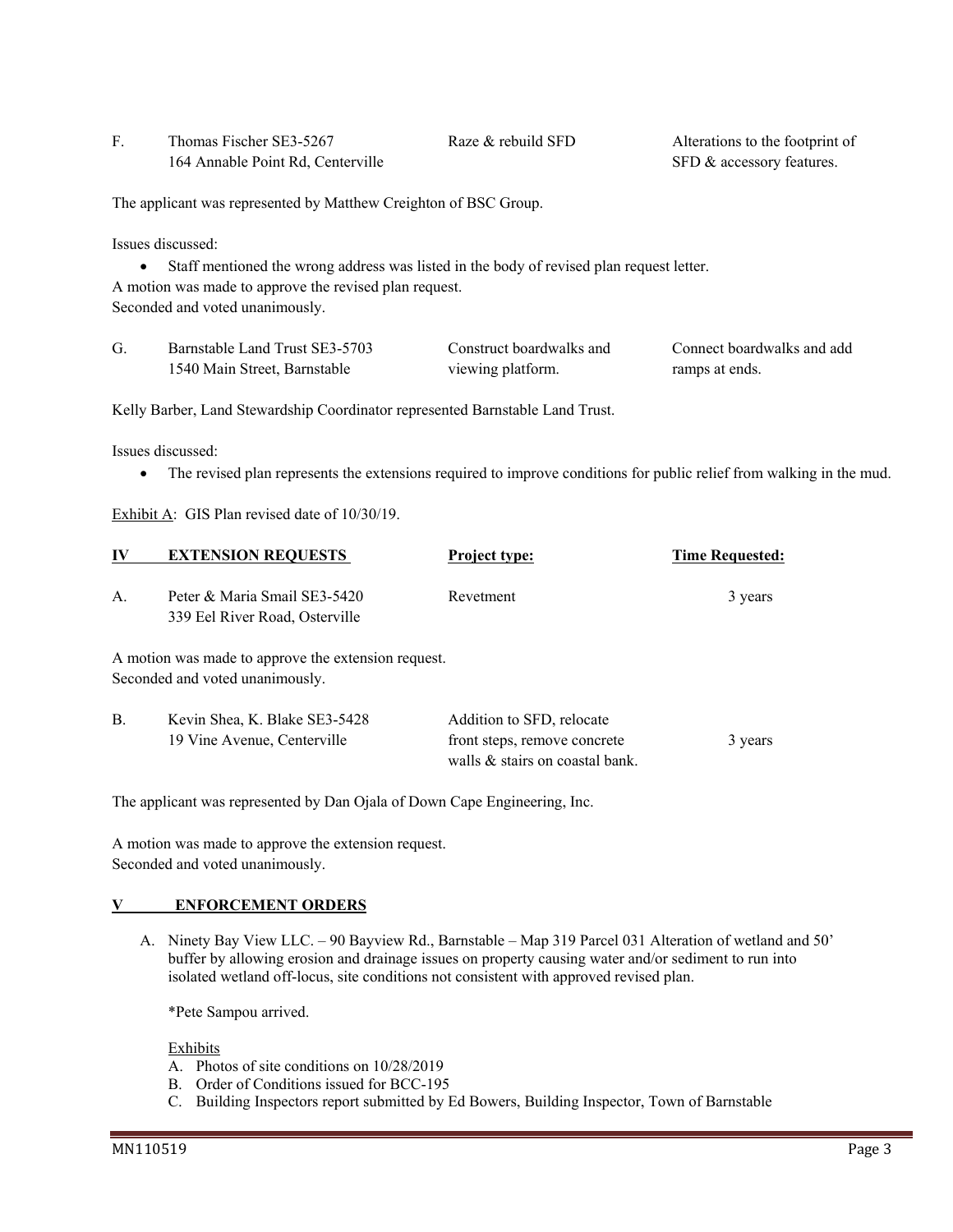Ninety Bay View, LLC was represented by Daniel A. Ojala, Down Cape Engineering.

Issues discussed:

- Erosion controls were removed after mitigation planting's were installed.
- Excessive amount of mulch in mitigation area along with missing erosion controls resulted in washouts after moderate rain storms. Some of this reached within 20' of the wetland boundary.
- Water in the crawl space continues to be a problem.
- Lack of information about location of drywells, pipes, and their connections continues. Applicant to supply an as-built plan showing all drywells, specifications, pipes, drains, water and sewer lines and all connections.
- More stones have been added to the crawl space to approximately  $6" 12"$  below grade. Engineer suggested if vapor barrier and concrete slab poured on top of stones along with adjustment of sump pumps, that the continuous cycling of groundwater should stop.
- It was noted that staff has been required to expend an inordinate amount of time dealing with complaints by neighbors about this property.
- The Commission voted to amend the order to include:
	- 1. The applicant is required to appear at the December 10, 2019 Conservation Commission meeting with a revised plan (as-built).
	- 2. Applicants engineer to provide weekly reports about site conditions to Conservation staff.
	- 3. Applicants engineer will use camera to check connections between drainage lines and drywells, water, and sewer lines. To be done for the December 10, 2019 meeting.

The Commission voted unanimously to approve the Amended Enforcement Order.

B. Randolph E. & Anastasia M. Rogers – 138 Plum St., West Barnstable – Map 195 Parcel 036 Alteration of a wetland resource area – Garrett's Pond – unpermitted dock and alteration of 50' buffer - unpermitted structure (platform).

#### Exhibits

- A. Assessors photo showing dock in the water and platform, dated 8/12/2009.
- B. Photos of site conditions on 10/30/2019.

The Roger's were represented by Attorney Jessica Summer. Mark Philie of Kinlin Grover Real Estate was present.

Issues discussed:

- There have been no filings with Conservation Commission for this site.
- The dock had been in the water for many years perhaps from the late 1980's. The dock and platform were on site as of 2002.
- Dock was maintained by Cape Cod Docks through the 2000's/2010's until dock was damaged by ice in 2014 at which time it was removed. Platform is still on site.
- Platform legs extend into pond edge and is at grade between pond and inland bank.
- Inland bank has had rocks piled on it.
- The Roger's have been cooperative and hired Paul Shea, wetland specialist, to assist with compliance and restoration of the site.

The Commission voted unanimously to approve the Enforcement Order as written.

## **VI WARNING LETTERS**

A. Nancy B. Gardiner Tr. & 45 East Avenue Realty Trust – 45 East Avenue, Osterville - Filling and regrading in flood zone.

Noted.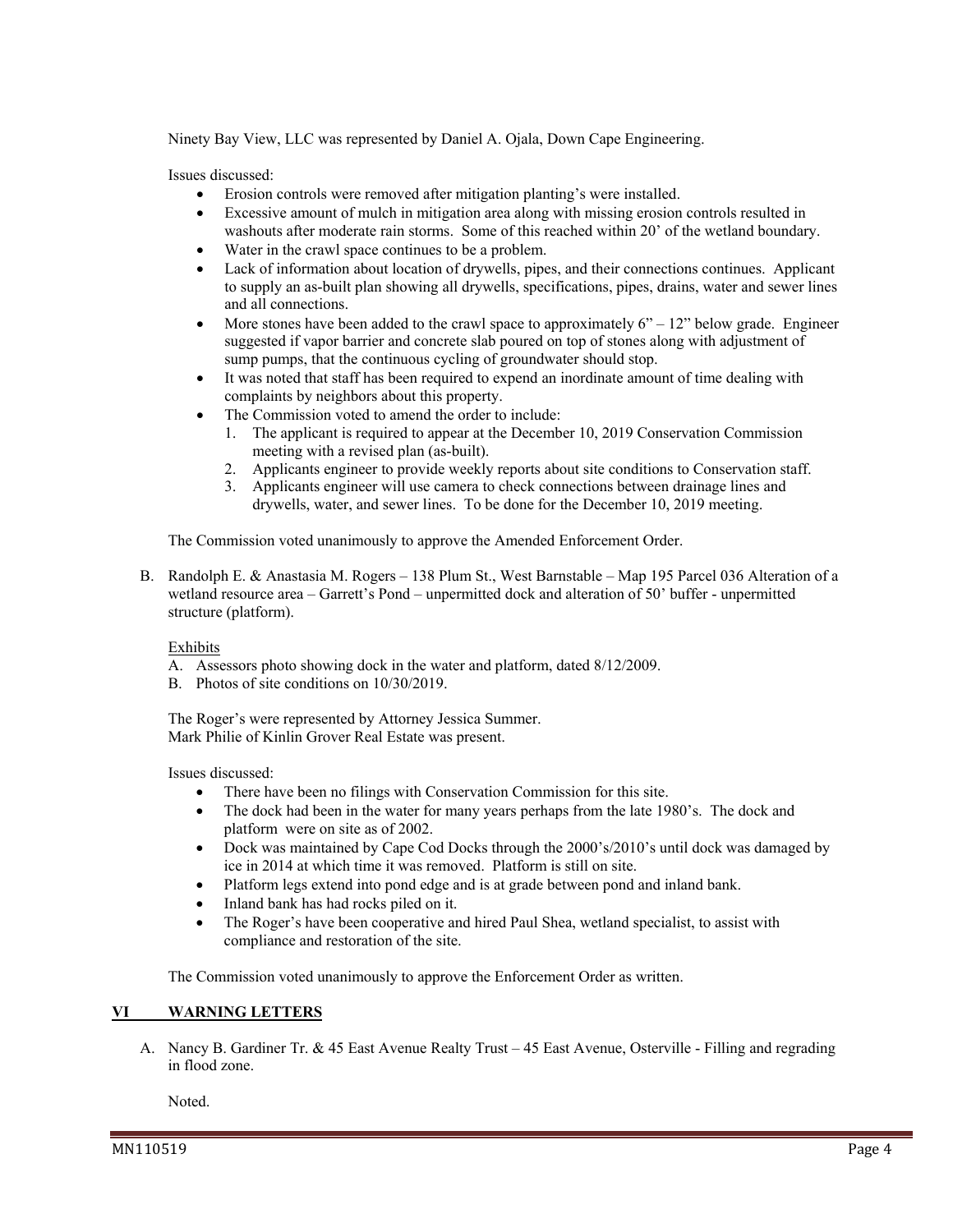B. Mark B. Elefante Tr. & 25 East Avenue Realty Trust – 25 East Avenue, Osterville - Filling and regrading in flood zone.

Noted.

C. Pinho, James F. & Kerri J. – 65 Short Beach Rd., Centerville – Deficiencies to mitigation planting pursuant to Enforcement Order and Order of Conditions.

Tabled to December 10, 2019 meeting. Staff will check on wording as it relates to bulkhead reconstruction and impact to mitigation planting area immediately behind bulkhead.

#### **4:30 PM AGENDA**

This meeting of the Barnstable Conservation Commission is being recorded and transmitted by the Information Technology Department of the Town of Barnstable on Channel 18. Under MGL Chapter 30A Section 20, anyone else desiring to make such a recording or transmission must notify the Chair.

## **REMINDER TO APPLICANTS: FEES FOR LEGAL ADS ARE DUE AT HEARING. YOUR FEE IS LISTED BELOW**

\*Matters were taken out of order. Hostetter NOIs were heard first.

#### **VII REQUESTS FOR DETERMINATION**

**Gerard P. and Joan T. Regan, Trs.** Proposed septic system upgrade from cesspools at 1068 Craigville Beach Road, Centerville as shown on Assessor's Map 206 Parcel 133. DA-19048

The applicant was represented by Dan Ojala of Down Cape Engineering, Inc.

A motion was made to approve a negative determination. Seconded and voted unanimously.

**William Russell.** Proposed 51.1 kW PV solar canopy on the southwest uplands of the cranberry bog. The footprint of the canopy is approximately 20 feet by 154 feet and the low end will be 8 feet high with a 15 degree tilt at 110 Hollidge Hill Lane, Marstons Mills as shown on Assessor's Map 081 Parcel 005. DA-19049

The applicant was represented by John O'Dea of Sullivan Engineering and Consulting Inc., and Kevin Maloney developer of Solar Array.

A finding was made stating - the area described in the request is subject to protection under the Act. Since the work described therein meets the requirements for the following exemption, as specified in the Act and the regulations, no Notice of Intent is required.

Based on the finding, a motion was made that the Commission is approving this project as normal maintenance or improvement of land in agricultural use (310 CMR 10.4). Seconded and voted unanimously.

**Dan Dewey.** Proposed removal of seven (7) trees and stumps. Trees are located in the 100' buffer from existing coastal bank at 571 Old Post Road, Cotuit as shown on Assessor's Map 054 Parcel 018. DA-19050

The applicant was represented by Dan Dewey of Dewey Gardens.

Issues discussed: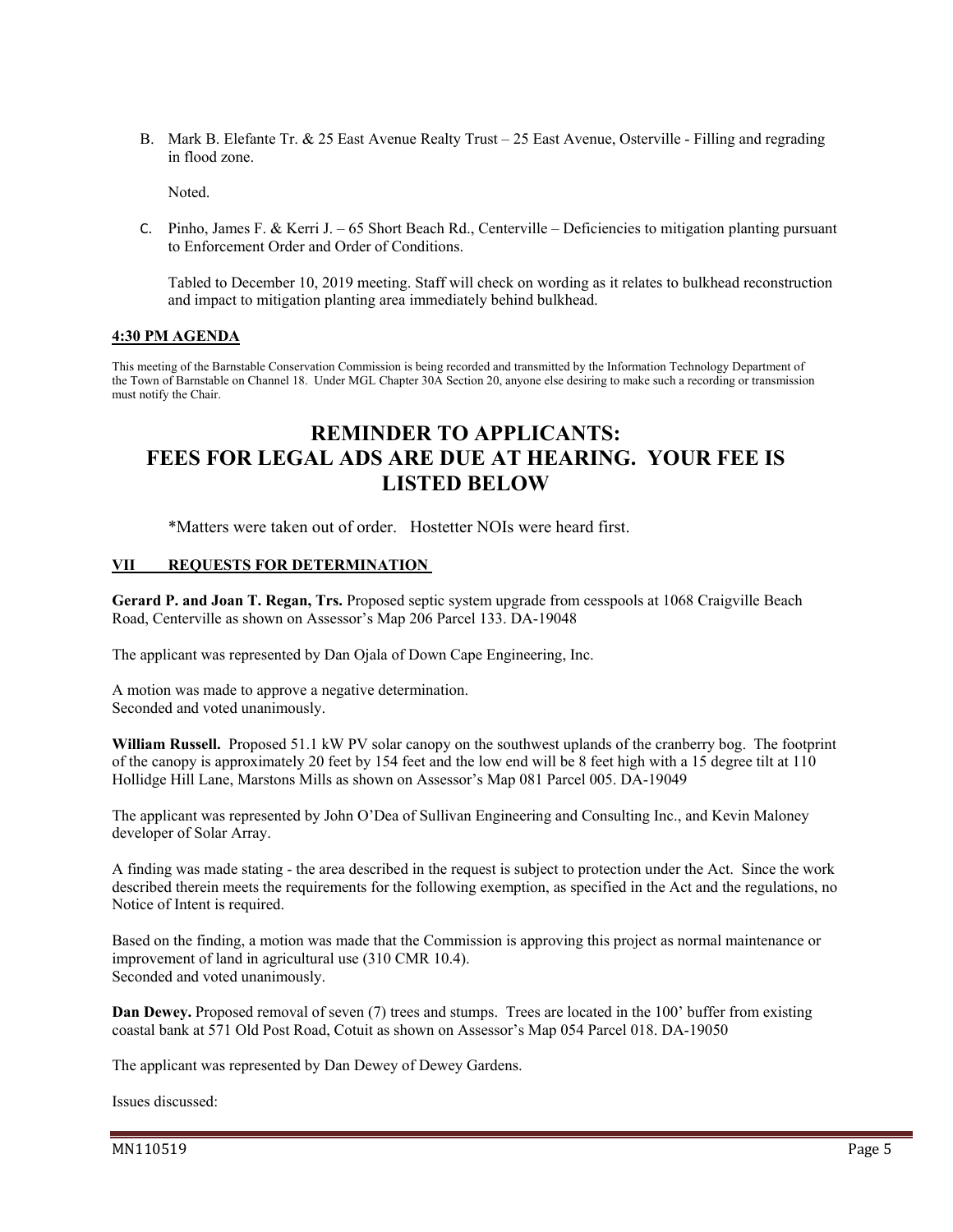• The reason for the request to remove the seven trees is a safety concern with their close proximity to the house and the solar panels.

A motion was made to approve a negative determination. Seconded and voted unanimously.

## **VIII NOTICES OF INTENT**

**Daniel C. Hostetter, Trustee.** Regrading of an existing 275 foot section of roadway to reduce the steepness of the road, including installation of stormwater facilities at Berry Hollow Drive, Marstons Mills, as shown on Assessor's Maps 044 and 045. SE3-5733

**Daniel C. Hostetter, Trustee**. Paving of an existing 363 foot gravel section of roadway within the 100' buffer zone to an existing active cranberry bog on Berry Hollow Drive, Marstons Mills, as shown on Assessor's Maps 044 and 045. SE3-5732

The representatives attending were: Attorney Michael Schulz representing the developer, Richard Tabaczynski of Atlantic Design Engineers, Attorney Brian Wall representing Whistleberry Residents Association, and Assistant Town Attorney Charles McLaughlin.

The two NOIs under Daniel Hostetter, Trustee were opened together.

#### Correspondence:

- Email from George Quart dated 11/4/19 in support of the project.
- Email from Assistant Town Attorney Charles McLaughlin to Chair dated 10/31/19 stating that road work plans were vetted by Roger Parsons prior Town Engineer.

#### Exhibits:

- A Photos submitted by Jacques Morin showing current conditions of the hill and road.
- B Email from Stephen Seymour PE to Rob Gatewood, Conservation Administrator dated June 10, 1997.

#### Issues discussed:

- Attorney McLaughlin gave a brief background on subject location, developmental meetings and everyone finally reaching an agreement, supporting both projects.
- The projects were vetted by Roger Parsons prior Town Engineer now consulting.
- Discussions have taken place between developer, association the Town and attorneys for many years
- Staff mentioned there was a yard waste pile that has been building up for years just off the edge of the road across from proposed drainage structures.
- Question raised on current location of water main lines around proposed drainage structures. COMM should be notified.
- COMM fire has always been concerned about the current conditions, such as traction to get up and braking to get down.
- Project needed to meet the requirements of the Planning Board. A settlement agreement was reached between all parties. It lists who is doing what section of the project, what happens if issues arise.
- Attorney McLaughlin supports the two proposals.

#### Public comment:

Attorney Brian Wall representing Whistleberry Residents Association – Attorney Wall contacted the Town for assistance dating back to 2012. Gave three reasons on why the Commission should support the project. The proposals comply with the Commission regulations under both the bylaw and state regulations. It will be a key to obtaining a lager settlement agreement, and the proposed projects will greatly improve conditions for residents at the top of the hill.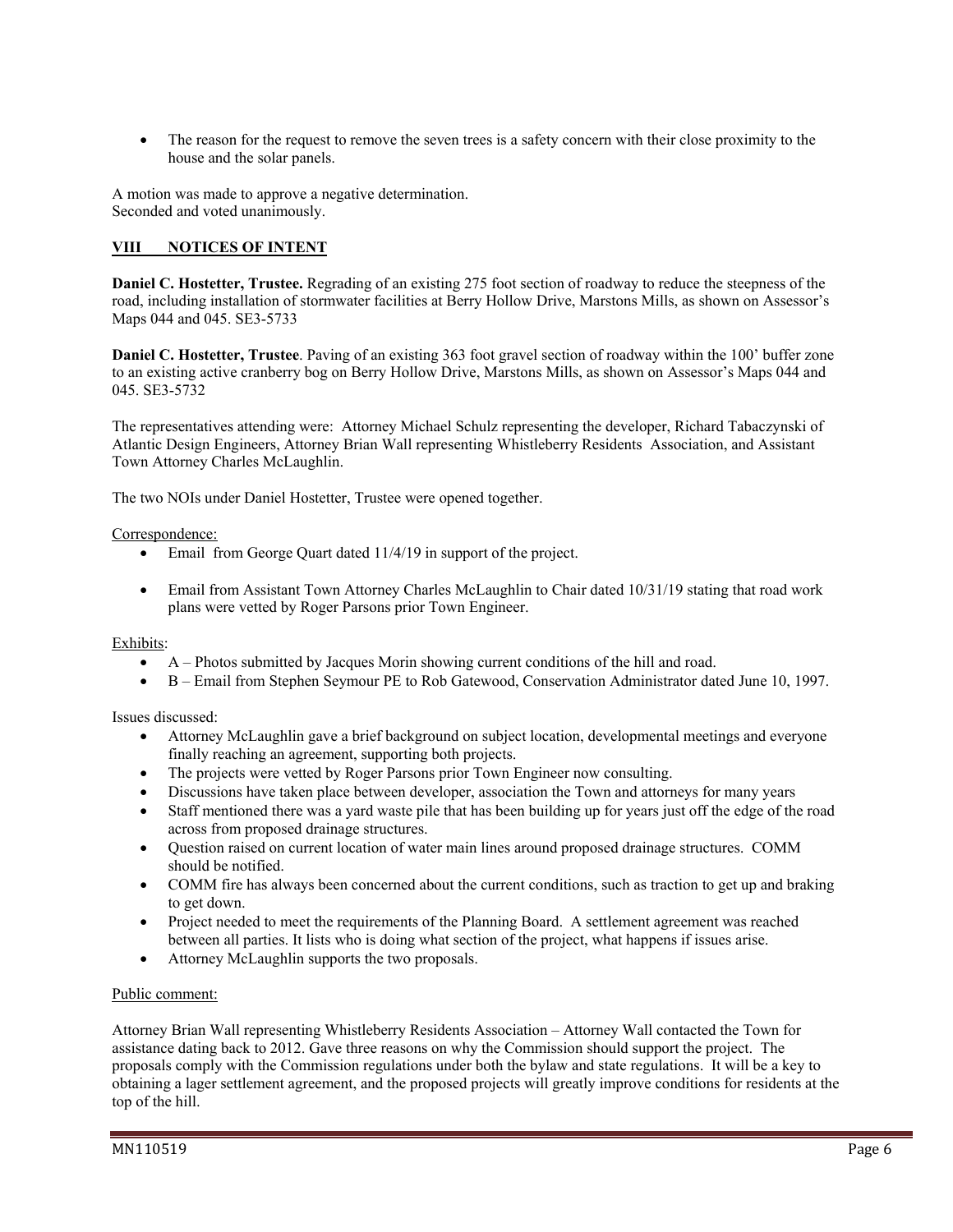Gary Blazis, 105 Berry Hallow Drive – In support of project. Mentioned public safety issues regarding the current grade of the hill and how the drainage improvements will be beneficial to the water quality of the bog. Once paved people will be able to notice wildlife crossings.

Jacques Morin of 104 Berry Hallow Drive – In support of the project. Submitted Exhibits A and B for the record. Concern how water rushes back into the bog.

A motion was a made to approve the project SE3-5733 with the following condition, that a no dumping sign be posted in consultation with staff and be shown on a revised plan.

Seconded and voted unanimously.

Secondly in regards to SE3-5732 a motion was made to approve the project as submitted. Seconded and voted unanimously.

**John T. & Elizabeth M. Ganey.** Proposed improvements to include two additions, deck or patio work, and a proposed shed, with associated appurtenances and restoration/mitigation at 251 Bay Lane, Centerville as shown on Assessor's Map 166 Parcel 057. SE3-5731

The applicant was represented by John O'Dea of Sullivan Engineering & Consulting Inc. and Caitrin Higgins of Wilkinson Ecological Design.

Issues discussed:

- Mitigation being offered is almost double the amount required.
- Concern raised on the free form patio indicated on the plan. Dimensions on the plan would be beneficial.
- Staff recommendation that demarcation of the mitigation area should be provided to reduce the possibility of mowing over the plants in the future.

A motion was made to approve the project as submitted, subject to receipt of a revised plan indicating distance to the resource area of the most northerly patio/deck and mitigation demarcation in consultation with staff. Seconded and voted unanimously.

**Lebow & Barbara J. Guilfoile.** Proposed construction of a boardwalk and patio at 1199 Craigville Beach Road, Centerville as shown on Assessor's Map 206 Parcel 053. SE3-5734 John O'Dea PE of Sullivan Engineering and Consulting Inc.

Issues discussed:

- Usual policy of requiring a Certified Ecological Restoration Practitioner (CERP) when restoration of a wetland.
- Need for a written protocol for phragmites removal.
- Question raised on whether old piles will be removed or left in place.
- If it is determined that removing the posts poses an environmental issue than the posts can be left in place. Just flush cut them.
- Annual reports on restoration for three years

A motion was made to approve the project as submitted subject to receipt of a revised plan with a note indicating the applicant has the option to pull or cut posts flush, depending on what the results are in consultation with staff. A special condition requiring a letter from a Certified Ecological Restoration Practitioner (CERP) that has been selected. If there is to be any changes to the CERP, then staff shall be notified on who the new CERP will be. A written protocol of phragmites removal from CERP shall be submitted for review and approval from staff, and annual reports on restoration for three years.

Seconded and voted unanimously.